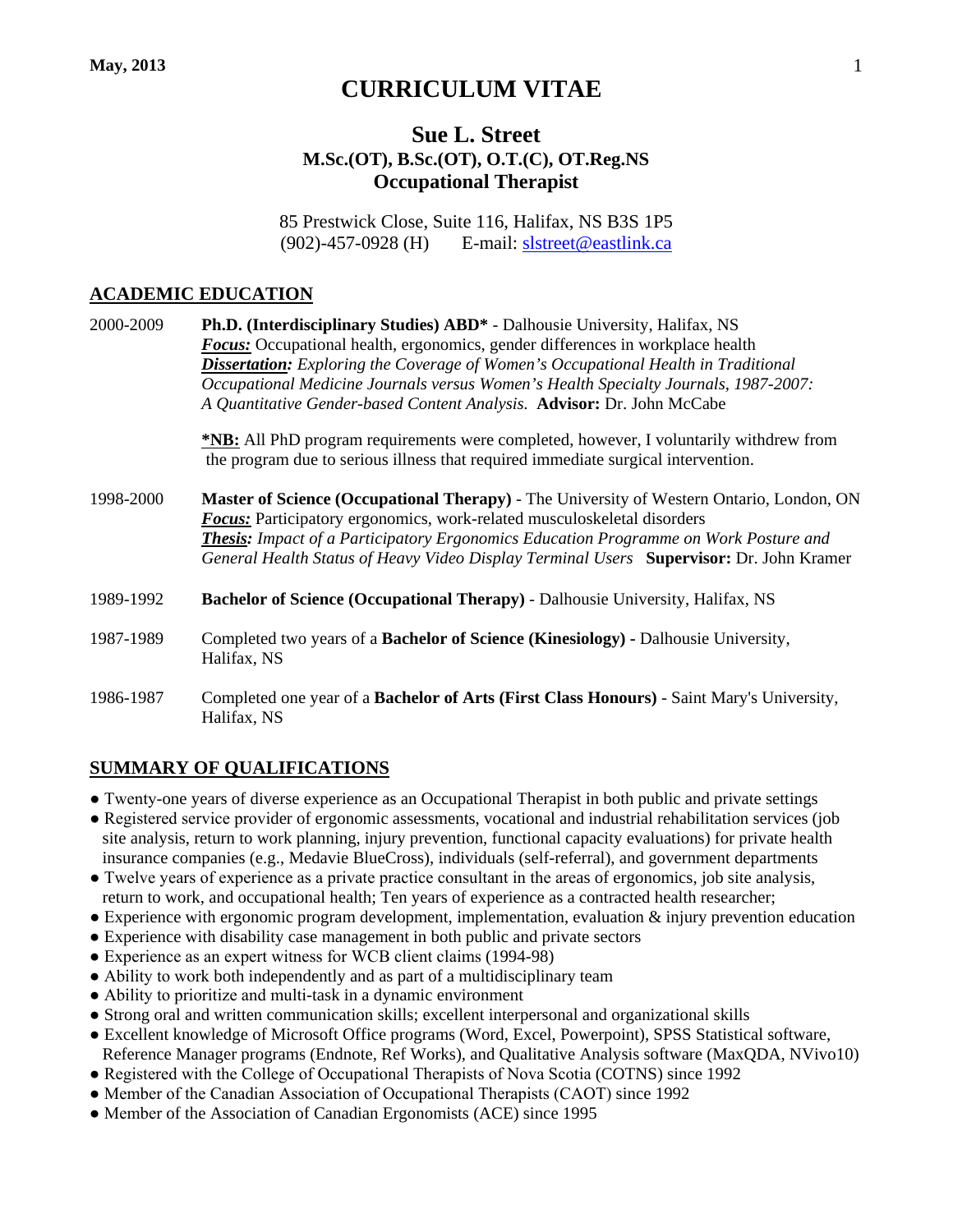## **PROFESSIONAL EMPLOYMENT HISTORY**

| Jan. 2013 -<br>present | <b>Consultant: ACOTRO Competency Assessment Tool (CAT) Item Writing Workshop</b><br>Toronto, ON<br>In response to ACOTRO's (Association of Canadian Occupational Therapy Regulatory<br>Organizations) call for participation, I was selected to participate in a 3-day Item Writing<br>workshop (Jan.25-27, 2013) to assist with the development of questions and case studies for the<br>Competency Assessment Tool (CAT) for internationally trained occupational therapists<br>applying to practice in Canada. The group continues to review and fine tune the CAT items in<br>preparation for a trial application later in 2013.         |
|------------------------|----------------------------------------------------------------------------------------------------------------------------------------------------------------------------------------------------------------------------------------------------------------------------------------------------------------------------------------------------------------------------------------------------------------------------------------------------------------------------------------------------------------------------------------------------------------------------------------------------------------------------------------------|
| 2012-present           | Associate, de Romilly & de Romilly Limited - Environmental and Labour Consultants:<br>Halifax, NS Website: www.deromilly.com<br>As an associate of this Nova Scotia based consulting firm, I am contracted to provide<br>occupational therapy services with a focus on workplace ergonomics assessment and program<br>development, health promotion and injury prevention education, return to work evaluation,<br>functional abilities assessments/physical demands analysis, in addition to health research<br>consultation on a referral basis (e.g., self-referral, physician referral, DVA/WCB referral).                               |
| 2010-present           | <b>Contracted Registered Health Service Provider - Medavie Bluecross: Halifax, NS</b><br>I am a registered, third-party health service provider for Medavie Bluecross. On a contract<br>basis, I provide ergonomic evaluations, worksite assessments, physical demands analysis,<br>assistive/adaptive equipment prescription, wheelchair/mobility and home assessments, transfer<br>training, occupational analysis and accessibility evaluations for various clients (DVA, WCB).                                                                                                                                                           |
| 2007–present           | Site Coordinator & Chief Invigilator, CAOT National Certification Exam (Halifax site)<br>School of Occupational Therapy, Dalhousie University, Halifax, NS<br>Responsibilities include arranging, coordinating and invigilating the CAOT certification exam<br>for the Halifax site twice a year, in July $&$ November.                                                                                                                                                                                                                                                                                                                      |
| 2003-present           | Occupational Therapist - Private Practice Consultant (Part-time): Halifax, NS<br>Since 2003, I have worked as a private practice consultant providing occupational therapy<br>services primarily in the areas of office and health care ergonomics, vocational and industrial<br>rehabilitation (work site analysis, return-to-work evaluations, physical demands analyses, work<br>design evaluation, functional capacity evaluations), home assessments, mobility and seating<br>assessments, assistive device prescription, safe lifting education, transfer training, and<br>workplace health promotion and injury prevention education. |
| 2010                   | <b>Guest Lecturer: CAOT Exam Presentation to the Second Year OT Class</b><br>"CAOT National Certification Exam Information Seminar": (2 hr lecture presented to Year II<br>class). May 20, 2010: School of Occupational Therapy, Dalhousie University, Halifax, NS                                                                                                                                                                                                                                                                                                                                                                           |
| 2007-08                | Contracted Researcher - de Romilly & de Romilly Limited - Environmental and Labour<br><b>Consultants:</b> Nova Scotia Department of Health - Halifax, NS<br>I conducted a scoping literature review and prepared a research synopsis of the current state of<br>knowledge on the management of Wait Times and Wait Time Strategies across provincial and<br>territorial jurisdictions within Canada. This project was initiated at the request of the NS<br>Department of Health and NS Department of Human Resources.                                                                                                                       |
| 2007                   | <b>Guest Lecturer: OT Fieldwork - Presentation to Second Year Class</b><br>"CAOT National Certification Exam Information Seminar"<br>(2 hr lecture presented to Year II class). October 1, 2007: School of Occupational Therapy,<br>Dalhousie University, Halifax, NS.                                                                                                                                                                                                                                                                                                                                                                       |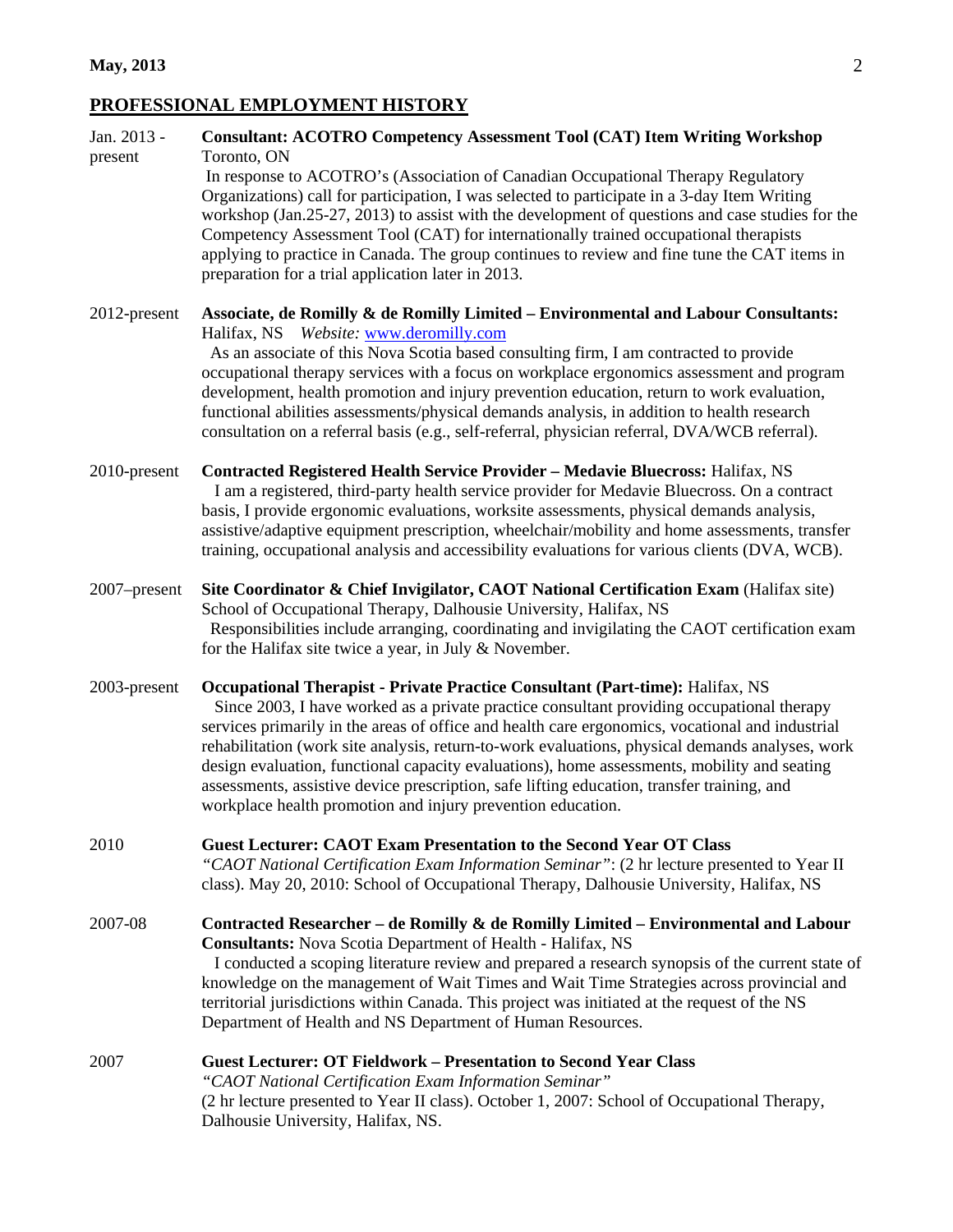| 2004      | Guest Lecturer: PLANNING 1002.03 - Introduction to Community Design 2<br>"Importance of the Built Environment – Designing for Work and Health: An Occupational<br>Therapy Perspective" (3 hr lecture presented). March, 2004. Faculty of Architecture and<br>Planning, Dalhousie University, Halifax, NS                                                                                                                                                                                                                                                                                                                                                                                                                                                                                                                                                                                                                                                                                                                                                         |
|-----------|------------------------------------------------------------------------------------------------------------------------------------------------------------------------------------------------------------------------------------------------------------------------------------------------------------------------------------------------------------------------------------------------------------------------------------------------------------------------------------------------------------------------------------------------------------------------------------------------------------------------------------------------------------------------------------------------------------------------------------------------------------------------------------------------------------------------------------------------------------------------------------------------------------------------------------------------------------------------------------------------------------------------------------------------------------------|
| 2002      | Guest Lecturer: OCCU 3355B - Analysis of the Physical Environment<br>"Evaluating the Work Environment and Upper Extremities from an Occupational Perspective"<br>(3 Lectures presented). January, 2002. School of Occupational Therapy, Dalhousie University,<br>Halifax, NS                                                                                                                                                                                                                                                                                                                                                                                                                                                                                                                                                                                                                                                                                                                                                                                     |
| 2000-02   | Sessional Lecturer & Teaching Assistant: OCCU 2202, 2215, & 4423<br>School of Occupational Therapy, Dalhousie University, Halifax, NS                                                                                                                                                                                                                                                                                                                                                                                                                                                                                                                                                                                                                                                                                                                                                                                                                                                                                                                            |
| 2000-02   | Research Assistant: SSHRC Seed Grant Study, "Job Demands and Wellness of Electronic<br>Sales/Service Representatives". P.I.: Dr. Katherine Harman & Dr. Anne Fenety, School of<br>Physical Therapy, Dalhousie University, Halifax, NS<br>Funding Agency: Social Sciences and Humanities Research Council of Canada                                                                                                                                                                                                                                                                                                                                                                                                                                                                                                                                                                                                                                                                                                                                               |
| 1998-2000 | <b>Educational Leave of Absence</b> from All Saints Springhill Hospital, Springhill, NS, to pursue<br>the Master of Science (Occupational Therapy) programme full-time at the University of<br>Western Ontario, London, ON. Degree obtained in June, 2000.                                                                                                                                                                                                                                                                                                                                                                                                                                                                                                                                                                                                                                                                                                                                                                                                       |
| 1996-98   | <b>Occupational Therapist - Private Practice Consultant: Amherst, NS</b><br>I was a private practice OT consultant to Gables Nursing Home in Amherst, NS. Services<br>included seating evaluation, adaptive equipment prescription, ergonomic assessments for<br>nursing home staff, splinting, bed positioning, fall prevention education, transfer training, safe<br>lifting education, and feeding assessments.                                                                                                                                                                                                                                                                                                                                                                                                                                                                                                                                                                                                                                               |
| 1995-1998 | Director, Occupational Therapy Services: All Saints Springhill Hospital, Springhill, NS<br>Responsibilities of this diverse position included providing administrative, clinical,<br>management, and direct client care services (inpatient & outpatient) to four rural community<br>hospitals within the Northern Region of Nova Scotia including Advocate Harbour, Parrsboro,<br>Springhill, and Amherst. Outpatient consultation services to community-based Nursing Homes,<br>the Department of Veterans Affairs (DVA), Workers Compensation Board (WCB), and many<br>local industries were also provided on a regular basis.<br>This position was instrumental in facilitating the development of a rural-based occupational<br>therapy fieldwork placement and the provision of custom education programmes to hospital<br>staff, nursing home personnel, and local community college Health Care Assistant programmes<br>in the areas of workplace ergonomics, bed mobility and wheelchair positioning, transfer<br>training, and safe lifting practices. |
| 1994-1995 | Staff Occupational Therapist: All Saints Springhill Hospital, Springhill, NS<br>This diverse clinical position included providing direct and indirect client care services<br>(inpatient, outpatient, community, and consultation) to four rural community hospitals within<br>the Northern Region of Nova Scotia including Advocate Harbour, Parrsboro, Springhill, and<br>Amherst. Outpatient consultation services were also provided to community-based Nursing<br>Homes, the Department of Veterans Affairs (DVA), Workers Compensation Board (WCB),<br>Cumberland District School Board (School assessments with Cumberland Early Intervention),                                                                                                                                                                                                                                                                                                                                                                                                           |

Springhill Prison, and local industries on a regular basis.

 This position involved the provision of splinting, orthotics, mobility assessments, upper extremity evaluation, home assessments, adaptive equipment assessment and prescription, pain management education (in conjunction with an Outpatient team-based approach), job site analysis, ergonomics evaluation and education for various companies and worksites in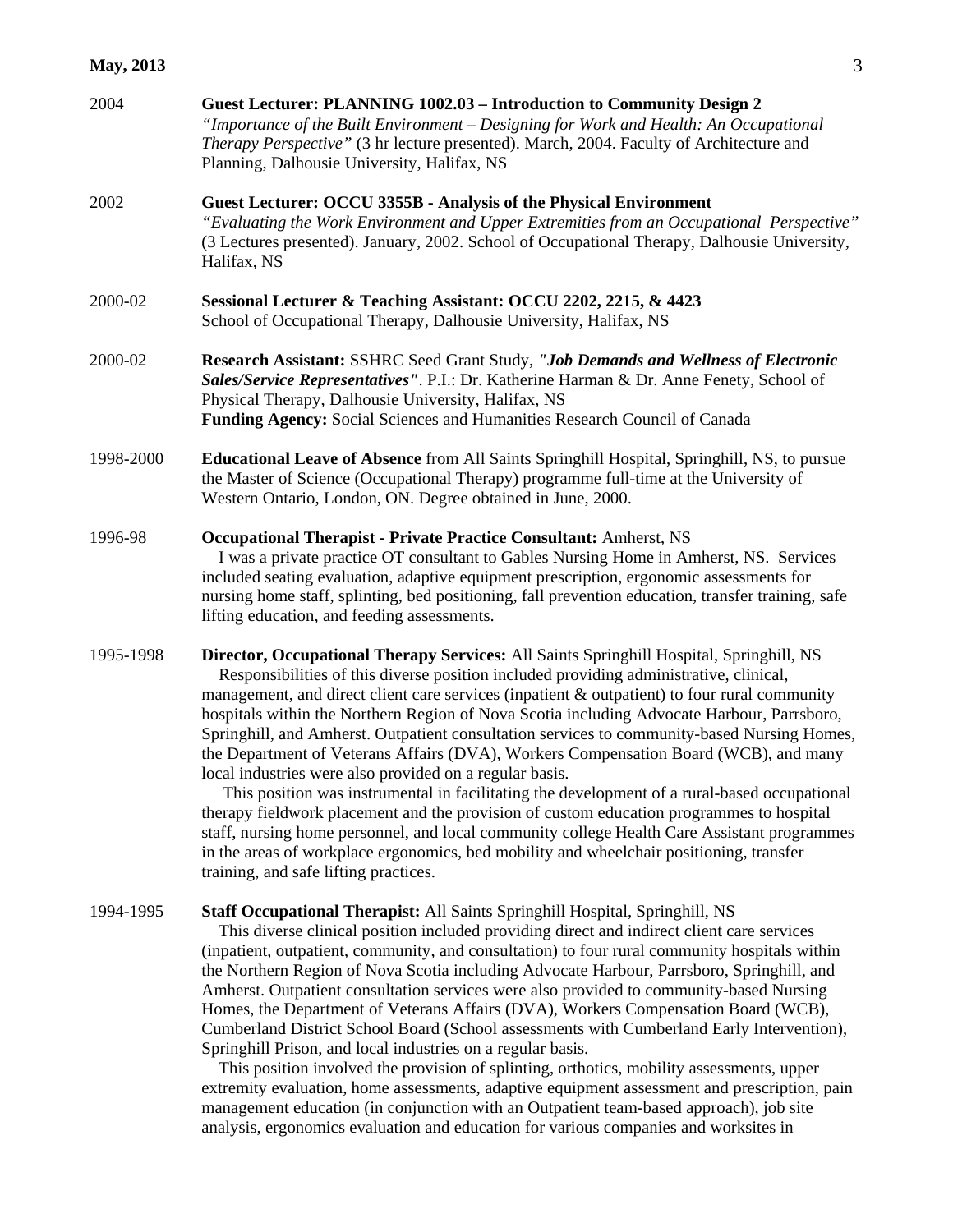**May, 2013** 4

Cumberland County, vocational and job-readiness assessment, and disability case management.

- 1992-94 **Staff Occupational Therapist:** St. Joseph's Hospital, Hamilton, ON Responsibilities included the provision of client care services to the acute Inpatient Rehabilitation Unit, Geriatric Assessment Unit (GAU), Orthopaedic Unit, Respirology Unit, Fracture Clinic, and the Clinical Teaching Unit (CTU).
- 1990-1992 **Research Assistant & Lab Technician** for Dr. Richard Wassersug, Department of Anatomy, Faculty of Medicine, Dalhousie University, Halifax, NS

 Duties included assisting in experiments pertaining to frog tadpoles (Xenopus Laevis) in antigravity environments; also assisted with other experiments related to cardiac displacement in various snake species. Other duties included manuscript and grant preparation and review, literature searches, use of library resources, and maintaining an electronic database for reprints.

#### **CONTINUING PROFESSIONAL EDUCATION**

2013 **Roy Matheson and Associates, Inc. – 6 week Online Course: "***Essential Function Job Analysis"***.** January 28-March 11, 2013: Matheson & Associates, Inc., Keene, NH

**Canadian Standards Association (CSA) Live! Online Training Seminar:** *"Psychological Health and Safety in the Workplace – Navigating for Successful Implementation"*. February 27, 2013: Canadian Standards Association, Toronto, ON

- 2012 **Harvard School of Public Health – Executive and Continuing Professional Education Certificate Course:** *"Ergonomics and Human Factors: Strategic Solutions for Workplace Safety and Health"*. October 1-5, 2012: Harvard School of Public Health - Harvard University, Boston, MA, USA
- 2011 **NSHRF Rapid Knowledge Synthesis Workshop**. November 22, 2011: Nova Scotia Health Research Foundation (NSHRF), Halifax, NS

**Canadian Association of Occupational Therapists (CAOT) – Continuing Education Seminar:** *"Veteran's Affairs Canada Rehabilitation Program and Canada's Occupational Therapists"***.** October 4, 2011 - CAOT, Ottawa, ON (1 CE Hour)

2009 **Cochrane Systematic Review Author Training Workshop (Advanced level certificate):** Sept.30- Oct.1, 2009 - Institute for Work & Health, Toronto, ON

**Cochrane Systematic Review Author Training Workshop (Standard level certificate):** March 9-10, 2009 - Halifax, NS

- 1996 **American Occupational Therapy Association (AOTA) – 1 yr Continuing Education Certificate Course:** "Practical Intervention for the Hand". AOTA, USA
- 1995 **American Occupational Therapy Association (AOTA) – 1 yr Continuing Education Certificate Course**: "Neuroscience Foundations of Human Performance". AOTA, USA

#### **PROFESSIONAL CERTIFICATION/LICENSES**

Canadian Association of Occupational Therapists (CAOT): #34180 College of Occupational Therapists of Nova Scotia (COTNS): #361 Registered Health Service Provider for Medavie-BlueCross: #3610 Red Cross CPR/AED - Level C & Health Care Professional (HCP) Certification (2012-2015)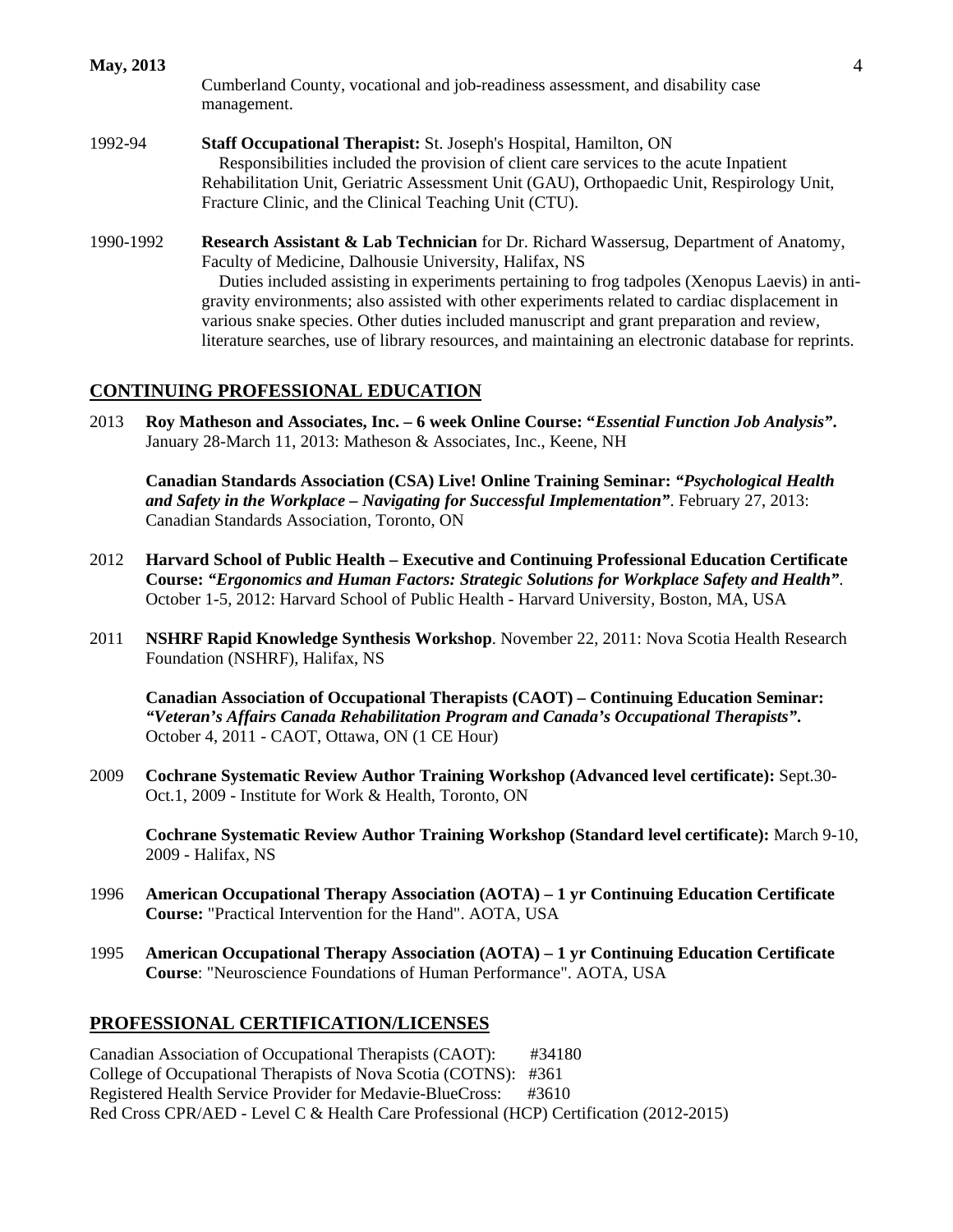## **PROFESSIONAL ASSOCIATIONS**

Association of Canadian Ergonomists (ACE) & ACE-Atlantic region – Member Canadian Association of Occupational Therapists (CAOT) – Practicing Member Canadian Association for Research on Work and Health (CARWH) – Member Canadian Public Health Association (CPHA) – Member Canadian Society of Occupational Scientists (CSOS) – Member College of Occupational Therapists of Nova Scotia (COTNS) – Practicing Member International Thymic Malignancy Interest Group (ITMIG) – Member Nova Scotia Society of Occupational Therapists (NSSOT) – Practicing member Public Health Association of Nova Scotia (PHANS) – Member & Board member (2012-14)

### **PROFESSIONAL DEVELOPMENT**

- **2012** Presenter, Institute for Gender and Health Conference (IGH): Advancing Excellence in Gender, Sex and Health Research Conference 2012, Montreal, PQ (Oct. 29-31)
	- Delegate, Association of Canadian Ergonomists (ACE) Conference, Halifax, NS (Aug.14-16)
- **2011** Presenter, Military and Veterans Health Research Forum, Kingston, ON (Nov.13-16, 2011).
	- Presenter, Canadian Public Health Association Conference, Montreal, PQ (June 19-22) - Invited Participant, Combining Forces to Improve Systematic Reviews Workshop: Gender, Equity & Bias. Sponsored by CIHR and Institute of Gender & Health Workshop (IGH). University of Ottawa, Ottawa, ON (May 2-3, 2011).
- **2010** Presenter, Institute of Gender and Health Conference (IGH): Innovations in Gender, Sex, and Health Research, in Toronto, ON (Nov. 26-27)
	- Presenter, Canadian Public Health Association (CPHA) Conference, Toronto, ON (June.13-16)
	- Presenter, Canadian Association for Research on Work and Health (CARWH), Toronto, ON
- **2009** Institute for Work & Health Systematic Review Workshop, Toronto, ON (Sept.30-Oct.1) - Presenter, Canadian Association of Occupational Therapists (CAOT) Conference, Ottawa, ON (June 4-6)
	- Invited Participant, ACEWH Conference, Halifax, NS (March 15-18)
	- Presenter,  $7<sup>th</sup>$  Annual Cochrane Conference, Halifax, NS (March 9-12)
- **2008** Presenter, CARWH Conference Canadian Association for Research on Work and Health, University of Montreal, Montreal, PQ (June 15-17)
- **2007** Participant, NSHRF /ACEWH Invited Workshop*:"Sex-and-Gender-based Analysis",* Halifax, NS (November 19-20)
- **2006** Presenter, SafetyNet/Canadian Association for Research on Work and Health (CARWH) Joint Conference St. John's, NL (June 7-10)
	- Presenter, Canadian Association of Occupational Therapists (CAOT) Conference, Montreal, PQ (June 1-3)
	- Invited Participant, NNEWH Workshop: *"Work and Health at the Intersection of Gender, Race, Ethnicity, and Ability"*. Women, Work and Health Workshop: National Network on Environments & Women's Health (NNEWH). Toronto, ON (March 23-24)
- **2005** Presenter, First Atlantic Network for Prevention Research (ANPR) Forum, Liverpool, NS - Presenter, Canadian Public Health Association (CPHA) Conference, Ottawa, ON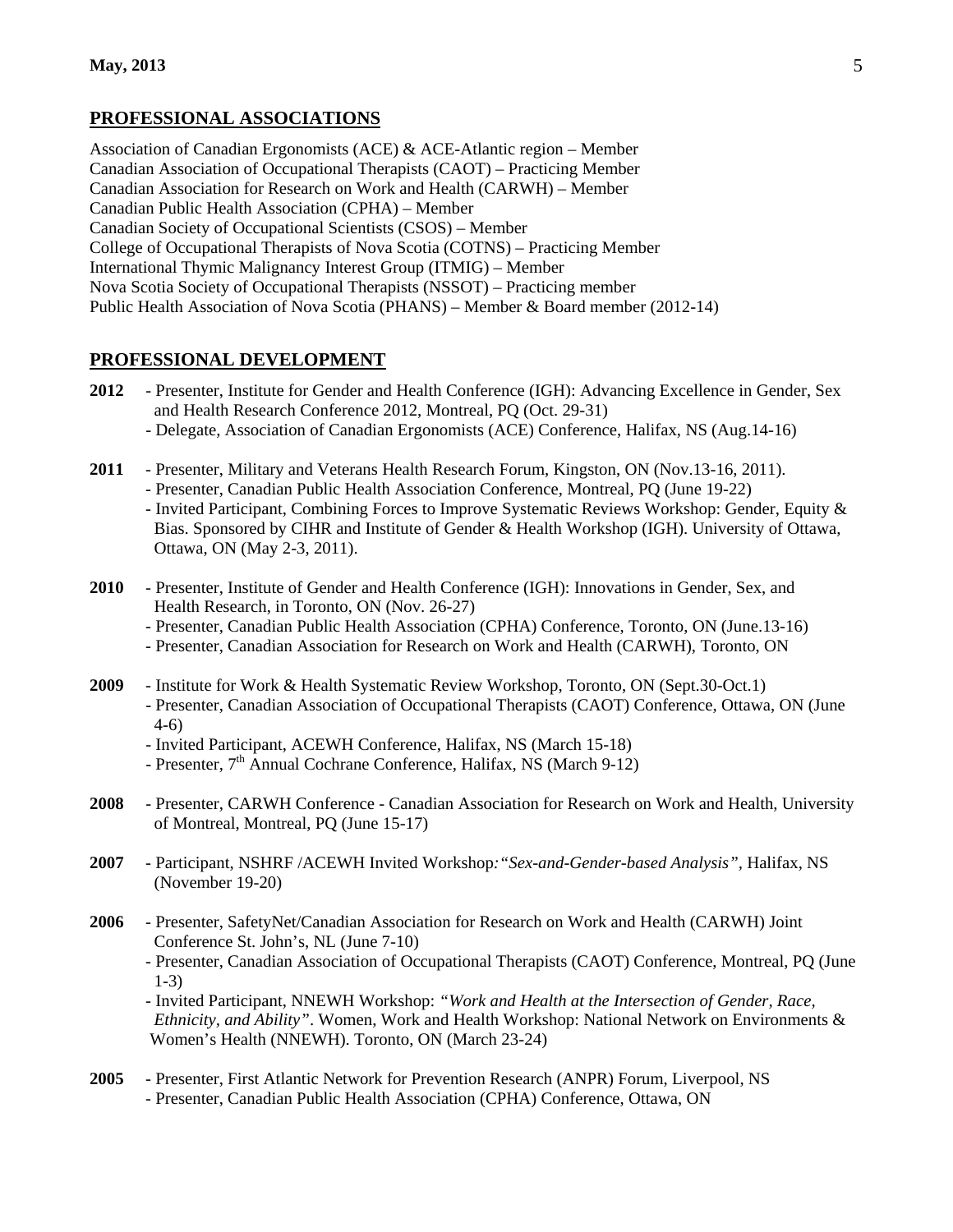- **2004** Presenter, Canadian Association of Occupational Therapists (CAOT) Conference, Charlottetown, PEI - Presenter, 2<sup>nd</sup> Canadian Occupational Science Symposium, University of Toronto/University of Western Ontario; Toronto, ON
- **2003** Presenter, Canadian Association of Occupational Therapists (CAOT) Conference, Winnipeg, MB
- 2002 Presenter, 1<sup>st</sup> Canadian Occupational Science Symposium, Dalhousie University, Halifax, NS - Presenter, Canadian Association of Occupational Therapists (CAOT) Conference, Saint John
- **2001** Invited Participant, "Writing Successful Research Grant Applications", NSHRF, Halifax, NS - Delagate, 4th Annual Conference on University Teaching and Learning: "Diversity in the Classroom", Dalhousie University, Halifax, NS
	- Presenter, CAOT Annual National Conference, Calgary, AB
	- Participant, "Managing Workplace Conflict", Dalhousie University, Halifax, NS
- **2000** Presenter, Canadian Association of Occupational Therapists (CAOT), Conference, Toronto, ON - Participant, Grant-writing Workshop presented by UWO Research Services, SSHRC & CIHR: University of Western Ontario, London, ON
- **1999** Participant, Reflective Practice Workshop St. Joseph's Hospital, London, ON
- **1998** Participant, Graduate Teaching Assistant Training Programme (TATP) University of Western Ontario, London, ON
- **1997** "Foot, Ankle & Total Knee Symposium", Dalhousie University, Halifax, NS
- **1996** "Introduction to Adult Seating" Nova Scotia Rehabilitation Centre, Halifax, NS - Advanced Orthotics Seminar: "Advanced Foot Biomechanics & Orthotic Therapy" - Halifax, NS
- **1995** Orthotics Seminar: "Biomechanics of the Foot/Orthotic Therapy" Moncton, NB - Hand Therapy Course: "Biomechanics of the Hand: An Analytical Approach to Hand Rehabilitation", Halifax, NS
	- Annual OT Preceptors Workshop, Dalhousie University, Halifax, NS
	- Neurology Workshop: "Current Concepts in Motor Learning: Practical Applications Through the Lifespan", Victoria General Hospital, Halifax, NS
- **1994** Clinical Preceptor for Level V McMaster Occupational Therapy student: 6-week placement in Geriatrics, Neurology & Rehabilitation. St. Joseph's Hospital, Hamilton,ON
- **1994** OTMA Annual Workshop: "Measuring Occupational Therapy Outcomes in a Client-Centred Practice", Bloorview Children's Hospital, Toronto, ON
- **1993** McMaster University Clinical Preceptor's Workshop Burlington, ON - Adult Hemiplegia Rehabilitation Conference: "Carr & Shepherd's Motor Relearning Program for Stroke", University Hospital, London, ON
- **1992** Orfit Splinting Seminar: Two day Conference, Mississauga, ON - Motion & Mobility/Sunrise Medical Seating & Mobility Conference Hamilton, ON
- **1992** Training workshop for Valpar Work Samples 4, 6 & 9: St. Joseph's Hospital, Hamilton, ON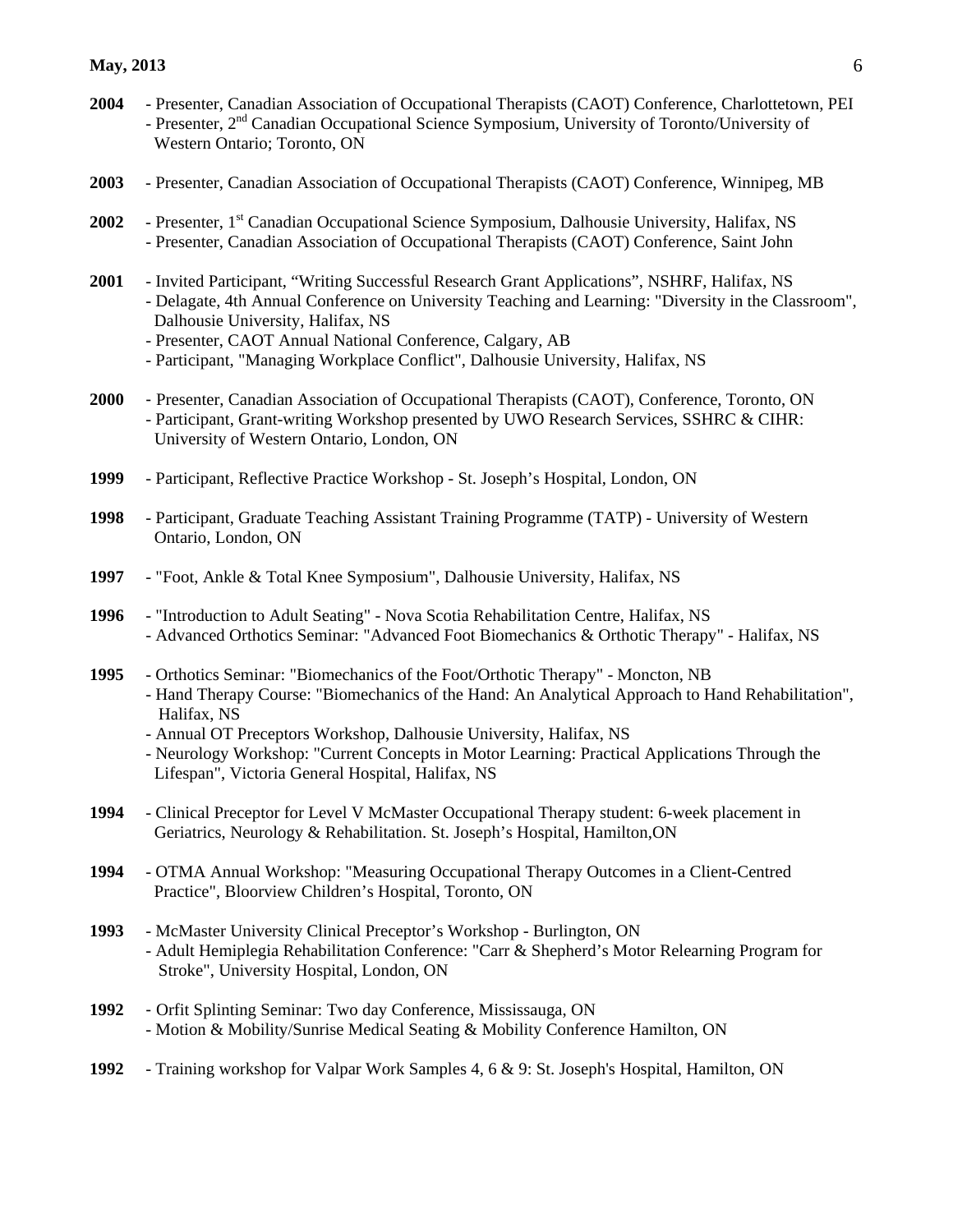#### **ON-LINE CONTINUING EDUCATION CERTIFICATE COURSES**

**2013** The Global Organization of Ergonomics (GOErgo): **"Emerging Issues & Trends in Ergonomics VI: AEC Orientation"**. Presented by Mike Lampl, Division of Safety and Hygiene, BWC, and Susan Murphy, Essential WorkWellness, March 7, 2013 – Norcross, GA, USA

The Global Organization of Ergonomics (GOErgo): **"Emerging Issues & Trends in Ergonomics V: Office Furniture and Equipment – The Latest Standards and Best Selection Process"**. Presented by Lucy Hart, The Global group, and Janet Peterson, JP Ergonomics Consulting, February 7, 2013 – Norcross, GA, USA

Advance.com: **"Worker's Compensation 2020: Being a Specialist in the Treatment and Return-to-Work of the Injured Worker"**. Presented by Jim Mecham, OccuPro, January 22, 2013 – Ohio, USA.

Collaborative on Health and the Environment (CHE): **"Breast Cancer and Occupational Health: A Discussion of a Canadian Case Control Study"**. Presented by Jim Brophy and Margaret Keith, Universty of Windsor, January 8, 2013 – Windsor, ON.

The Global Organization of Ergonomics (GOErgo): **"Emerging Issues & Trends in Ergonomics IV: Participatory Ergonomics"**. Presented by Peter Budnick, PhD, CPE, ErgoWeb Founder, January 8, 2013 – Norcross, GA, USA.

**2012** Canadian Cochrane Centre: **"Reporting Guidelines for Equity-Focused Systematic Reviews - PRISMA-E 2012"**. Presented by Vivien Welch & Jennifer O'Neill, Campbell & Cochrane Equit Methods Group, December 11, 2013 – Ottawa, ON

Roy Matheson & Associates, Inc.: **"Building and Expanding Your Practice in a Post-FCA Era –** Part III". December 6, 2012 - Keene, NH, USA.

The Global Organization of Ergonomics (GOErgo): **"Emerging Issues & Trends in Ergonomics III: Applied Ergonomics Conference 2013 Preview"**. Presented by Carol LeBlanc and Gary Allread, PhD, CPE, The Ohio State University. December 6, 2012 – Norcross, GA, USA.

National Collaborating Centre for Methods and Tools (NCCMT): **"KT Methods & Tools #5: Knowledge Translation Planning Template"**, November 30, 2012 – Ottawa, ON

Canadian Cochrane Centre: **"Risk of Bias Assessment of RCTs in Cochrane Reviews"**. November 20, 2012 – Ottawa, ON

CAOT Water Cooler Talk: **"Together Towards one Goal – Practitioners and Researchers"**. November 15th, 2012 – Ottawa, ON

The Global Organization of Ergonomics (GOErgo): **"Emerging Issues & Trends in Ergonomics II: Communicating Ergonomics and the Interaction of Ergonomics Research and Practice"**. Presented by Rob Tannen, PhD, CPE & P.G. Dempsey, PhD, CPE, November 6, 2012 – Norcross, GA, USA.

Roy Matheson & Associates, Inc.: **"Building and Expanding Your Practice in a Post-FCA Era –** Part II". November 1, 2012 - Keene, NH, USA.

HumanTech, Inc.: **"Ergonomics for a Flexible Workforce"**. October 24, 2012 - Ann Arbor, MI, USA.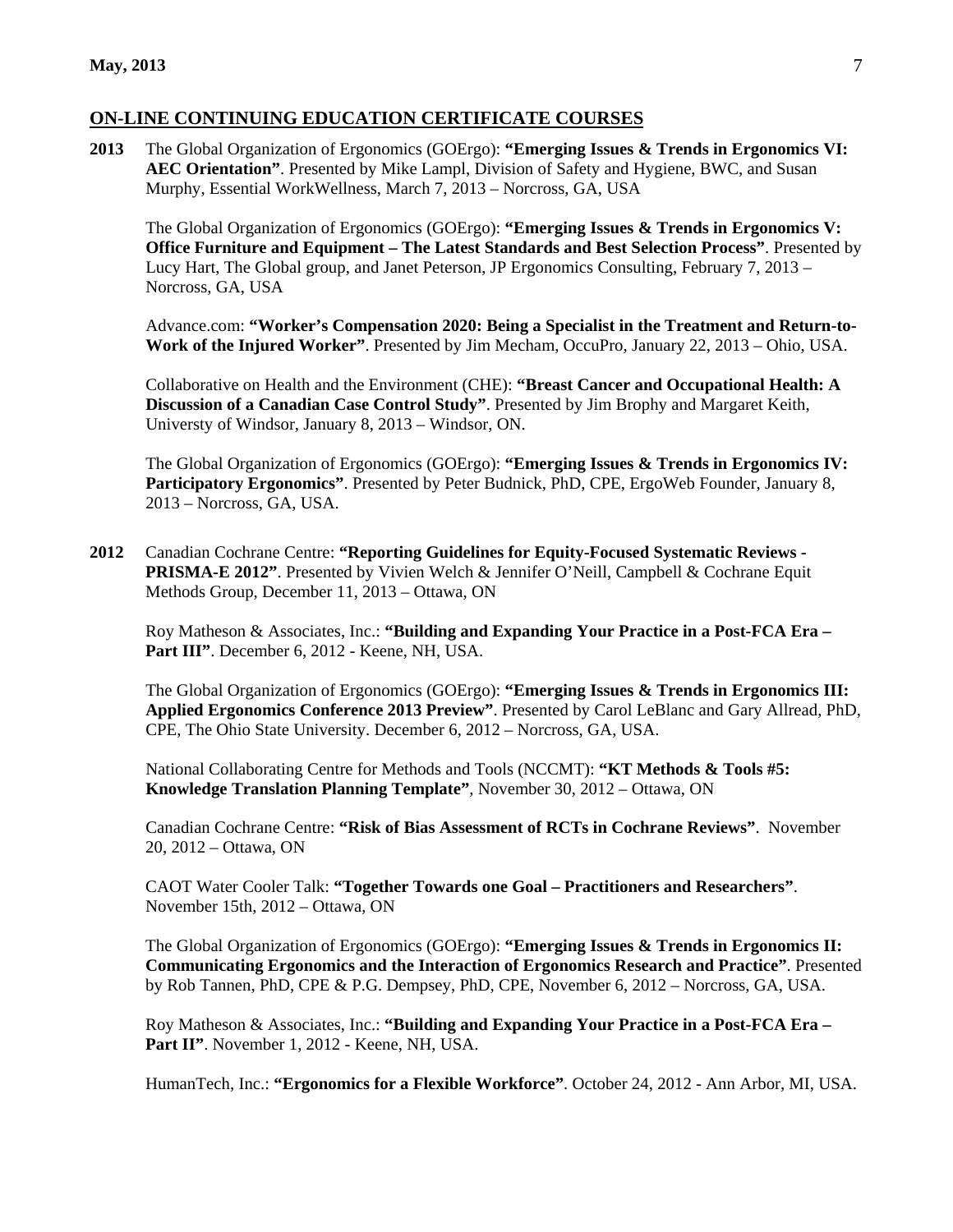#### **May, 2013** 8

**2012** Canadian Association of Occupational Therapists (CAOT): **"Private Practice: What was I Thinking"**. Presented by Nicola McNaughton, OT(C), October 23, 2012 - Halifax, NS.

Institute of Industrial Engineers (IIENET): **"Quantitative Analysis in Healthcare Workforce Management"**. October 23, 2012 - Norcross, GA, USA.

Institute of Industrial Engineers (IIENET): **"Management Buy-In: Improve Quality and Efficiency at Healthcare Facilities"**. October 16, 2012 - Norcross, GA, USA.

The Global Organization of Ergonomics (GOErgo): **Emerging Issues & Trends in Ergonomics I: Applied Ergonomics Conference 2013.** October 4, 2012 – Norcross, GA, USA.

Association of Canadian Ergonomists (ACE) Pre-Conference Webinar Course: **"Perspectives on Stayat-Work/Return-to-Work: What works and is there a role for Ergonomics"**. August 13, 2012 - Dalhousie University, Halifax, NS, Canada.

QSR International: **"Using NVivo to Improve Research Team Collaboration"**. July 23, 2012, USA.

HumanTech, Inc.: **"Your Ergonomics Assessment Tool Kit"**. July 17, 2012 - Ann Arbor, MI, USA.

Roy Matheson & Associates, Inc.: **"Ergonomic Evaluation in an ADAAA** (Americans with Disabilities Act as Amended) **World**". June 7, 2012 - Keene, NH, USA.

Association of Canadian Ergonomists (ACE): **"Implementing a Global Ergonomics Program and Metric System across Mulitple Plants"**. April 18, 2012 - Calgary, AB, Canada.

- **2011** Canadian Association of Occupational Therapists (CAOT) Lunch & Learn Lecture (online webinar): **"Veterans' Affairs Canada Rehabilitation Program and Canada's Occupational Therapists"**. October 4, 2011 - Ottawa, ON.
- **2010** American Heart Association (online webinar): **"The 2010 American Heart Association Guidelines for CPR & Emergency Cardiovascular Care (ECC)"**. December 8, 2010 - USA.

#### **PEER-REVIEWED ARTICLES**

- **Street, S.L.** (2005). Look Beyond: The Gift of Experience. *Canadian Journal of Occupational Therapy, 72(4),*  256.
- Polatajko, H.J., Davis, J.A., Hobson, S.J.G., Landry, J.E., Mandich, A., **Street, S.L.**, Whippey, E., & Yee, S. (2004). Meeting the responsibility that comes with the privilege: Introducing a taxonomic code for understanding occupation. *Canadian Journal of Occupational Therapy, 71(5),* 261-264.
- **Street, S.L.**, Kramer, J.F., Harburn, K.L., Hansen, R., & MacDermid, J. (2003). Changes in postural risk and general health associated with a participatory ergonomics education program used by heavy video display terminal users: A pilot study. *Journal of Hand Therapy, 16(1),* 29-35.
- Young, B.A., **Street, S.L.**, & Wassersug, R.J. (1994). Anatomical and gravitational influences on cardiac displacement in snakes (Lepidosauria, Serpentes). *Zoomorphology, 114,* 169-175.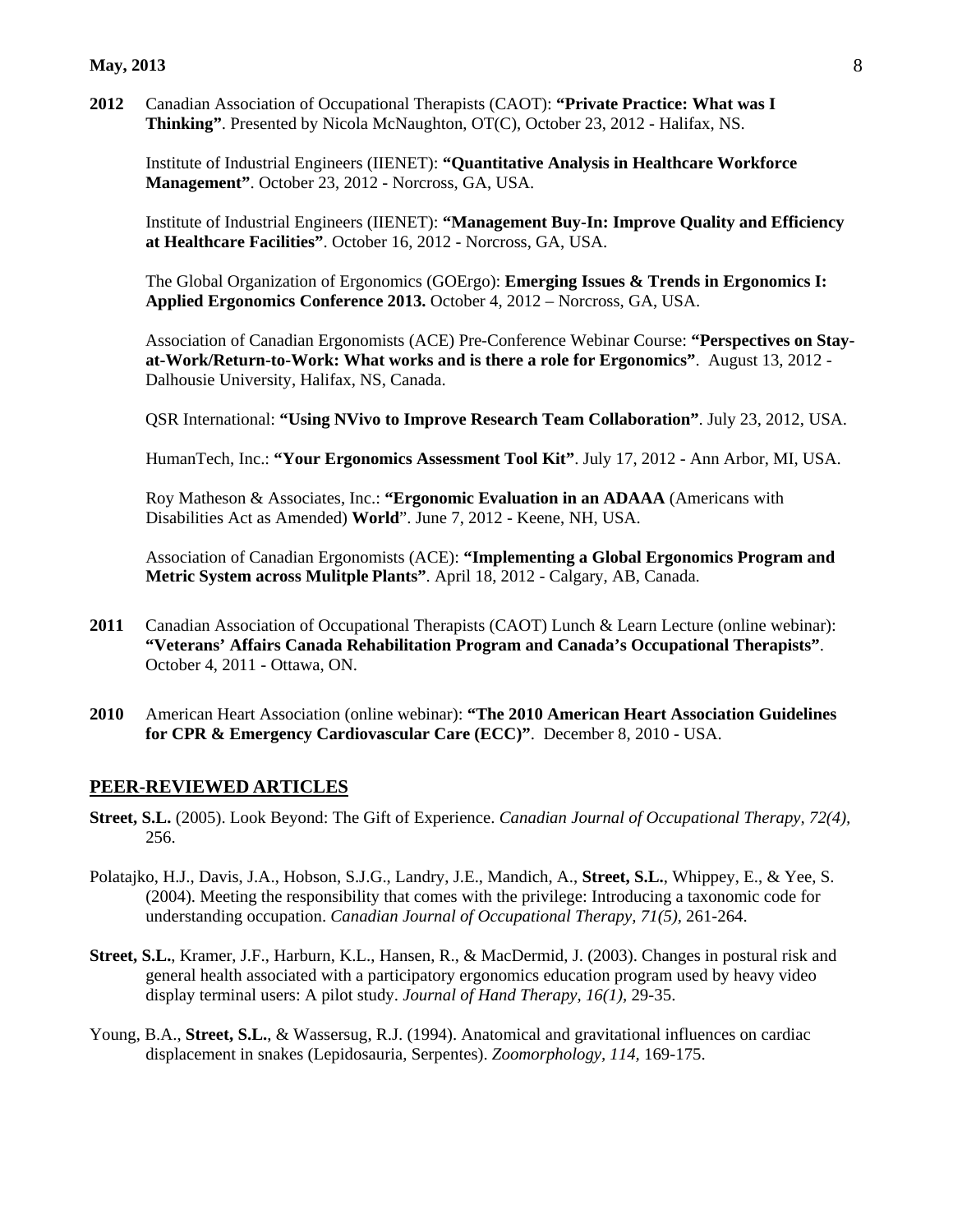#### **OTHER PUBLICATIONS**

- **Street, S.L.** (2004**). Chapter 14:** Splinting, Orthotics, and Lifestyle Factors. In J.M. Walker & Helewa, (Eds.), *Physical Rehabilitation in Arthritis, Second Edition***.** Philadelphia, PA: Elsevier.
- **Street, S.L.** (2000). *The impact of a participatory ergonomics education programme on work posture and general health status of heavy video display terminal users.* Unpublished master's thesis, The University of Western Ontario, London, Ontario, Canada.
- **Street, S.L.** (1999). *Office ergonomics and you: The road to a healthier workplace .* A 60 minute office ergonomics programme prepared for TD Canada Trust Collections Branch, London, Ontario. London, ON: Author.

#### **POSITIONS HELD & SERVICE TO PROFESSION**

| 2012-present | - Board member, Public Health Association of Nova Scotia (PHANS) – 2 yr term               |
|--------------|--------------------------------------------------------------------------------------------|
| 2012-2013    | - Secretary, Association of Canadian Ergonomists (ACE) - Atlantic Region                   |
| 2011-present | - Member, Disability Managers Network: Institute of Work & Health, Toronto                 |
| 2011-2012    | - Member, Public Health Workforce Capacity Working Group (PHWCWG)                          |
|              | - Member, Combining Forces to Improve Systematic Reviews: Gender, Equity & Bias (Institute |
|              | for Gender and Health, CIHR)                                                               |
| 2009-present | - Member, Halifax Ergonomics Interest Group (HEIG)                                         |
|              | - Member, CSOS Abstract Review Board (CSOS Annual Conference)                              |
| 2007-present | - Site Coordinator & Chief Invigilator, CAOT National Certification Exam (Halifax)         |
|              | - Member, Item Generation Board: CAOT National Certification Exam                          |
| 2005-present | - Member, CAOT & CPHA Conference Abstract Review Boards                                    |
| 2001-present | - Invigilator, CAOT National Certification Exam (Halifax Site)                             |
| 2001-2008    | - Founding co-member & Continuing Board member, Board of Directors, Canadian Society of    |
|              | Occupational Scientists (CSOS)                                                             |
| 2006-2007    | - Member, CAOT Scientific Program Committee (Abstract Review Board)                        |
|              | - Member, Appointments Committee: Dalhousie School of Occupational Therapy                 |
|              | - Member, Gender Analysis Development Committee: NNEWH (Toronto, ON)                       |
| 2000-2004    | - Member, Interdisciplinary PhD Student Society (Monthly meetings)                         |
|              | - Planning Member, First Canadian Occupational Science Symposium                           |
|              | Dalhousie University, Halifax, NS (May 23-24, 2002).                                       |
|              | - Faculty Representative, ACOTUP/ACOTRO 2001 Annual Meeting                                |
| 2000-2004    | - Member, Appointments Committee: Dalhousie School of Occupational Therapy                 |
|              | - Secretary & Treasurer, CSOS (2001-2003)                                                  |
| 2000-01      | - Facilitator, Tri Faculties Inter-professional Academic Advisory Committee, Faculty of    |
|              | Dentistry, Health Professions & Medicine, Dalhousie University                             |
| 1999-2000    | - Ombudsperson, Graduate Teaching Assistant (GTA) Union Executive (UWO)                    |
|              | - GTA Union Steward (PSAC) for the Master of Science (OT) Programme, The University of     |
|              | Western Ontario, London, ON, Canada                                                        |
| 1996-98      | - Chairperson, Ambulatory Care Accreditation Team, All Saints Springhill Hospital (ASSH),  |
|              | Springhill, NS, Canada                                                                     |
|              | - Member, Quality Management Steering Committee, ASSH                                      |
|              | - Member, Occupational Health and Safety Committee, ASSH                                   |
|              | - Assisted in the revision and implementation of the OH&S programme, ASSH                  |
| 1995-1997    | - Member, Regional OT/PT Planning Committee, Northern Regional Health Board of Nova        |
|              | Scotia, Parrsboro, NS, Canada                                                              |
|              | - Member, Amherst/Springhill Parkinson's Support Group, Amherst, NS, Canada                |